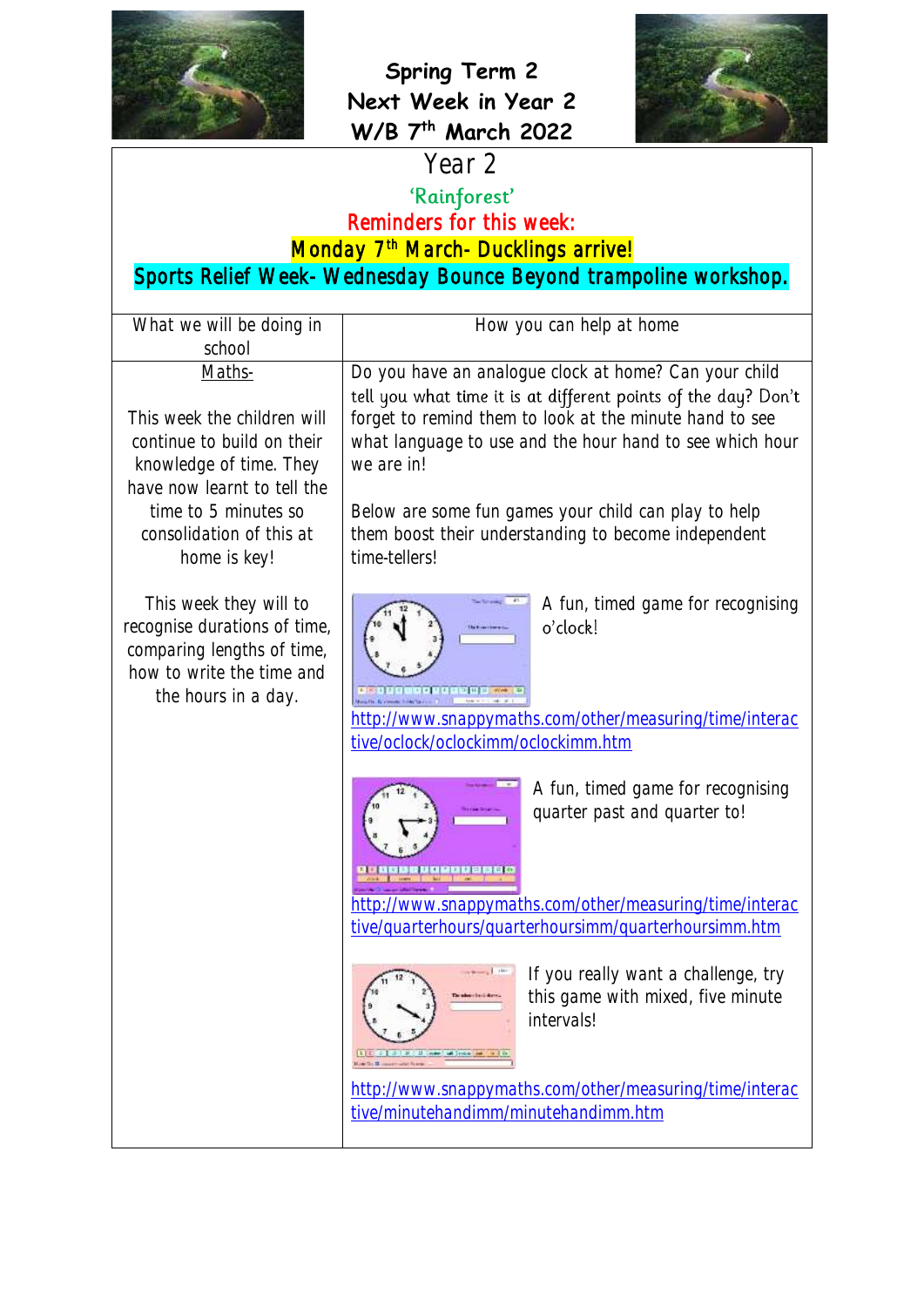



| Next week we will be using<br>the book 'We're going on a<br>Bear Hunt' by Michael<br>Rosen to inspire our writing.<br>The children will be creating<br>the story hunting for their<br>very own rainforest animal.<br>On Tuesday the children<br>will be going on a barefoot<br>walk in the Wildlife Garden<br>to get all the onomatopoeia<br>they will use in their story.<br>They will then look at<br>different areas of a<br>rainforest to create their<br>settings before they start<br>writing their story.       | We're Going on a Bear Hunt<br>Michael Rossa.<br>Helen Oscabusy<br>Watch Michael Rosen reading through the story so that the<br>children can familiarise themselves with this before next<br>week. (Please make sure you double check<br>adverts before your child watches the video as<br>it is on YouTube!)<br>https://www.youtube.com/watch?v=Iou5LV9dRP0                                                                                  |
|------------------------------------------------------------------------------------------------------------------------------------------------------------------------------------------------------------------------------------------------------------------------------------------------------------------------------------------------------------------------------------------------------------------------------------------------------------------------------------------------------------------------|----------------------------------------------------------------------------------------------------------------------------------------------------------------------------------------------------------------------------------------------------------------------------------------------------------------------------------------------------------------------------------------------------------------------------------------------|
| Geography<br>Next week we will be<br>learning all about the layers<br>of the Amazon rainforest.<br>This will help support the<br>children when we compare<br>the similarities and<br>differences of One Tree Hill<br>and the Amazon rainforest<br>in week 5.<br>We will be creating our very<br>own rainforest terrarium<br>using jam jars and<br>vegetation from the wildlife<br>garden. We will discuss<br>each layer and the children<br>will learn geographical<br>vocabulary that is<br>important to the tropical | Here is a fab video all about the four layers of the<br>rainforest. (Please make sure you double check<br>adverts before your child watches the video as<br>it is on YouTube!)<br>https://www.youtube.com/watch?v=blh3Kq9xf_o<br>Perhaps you would like to have a go at creating your very<br>own rainforest shoebox diorama showing the different<br>layers of the rainforest. Here are some instructions you can<br>follow to support you. |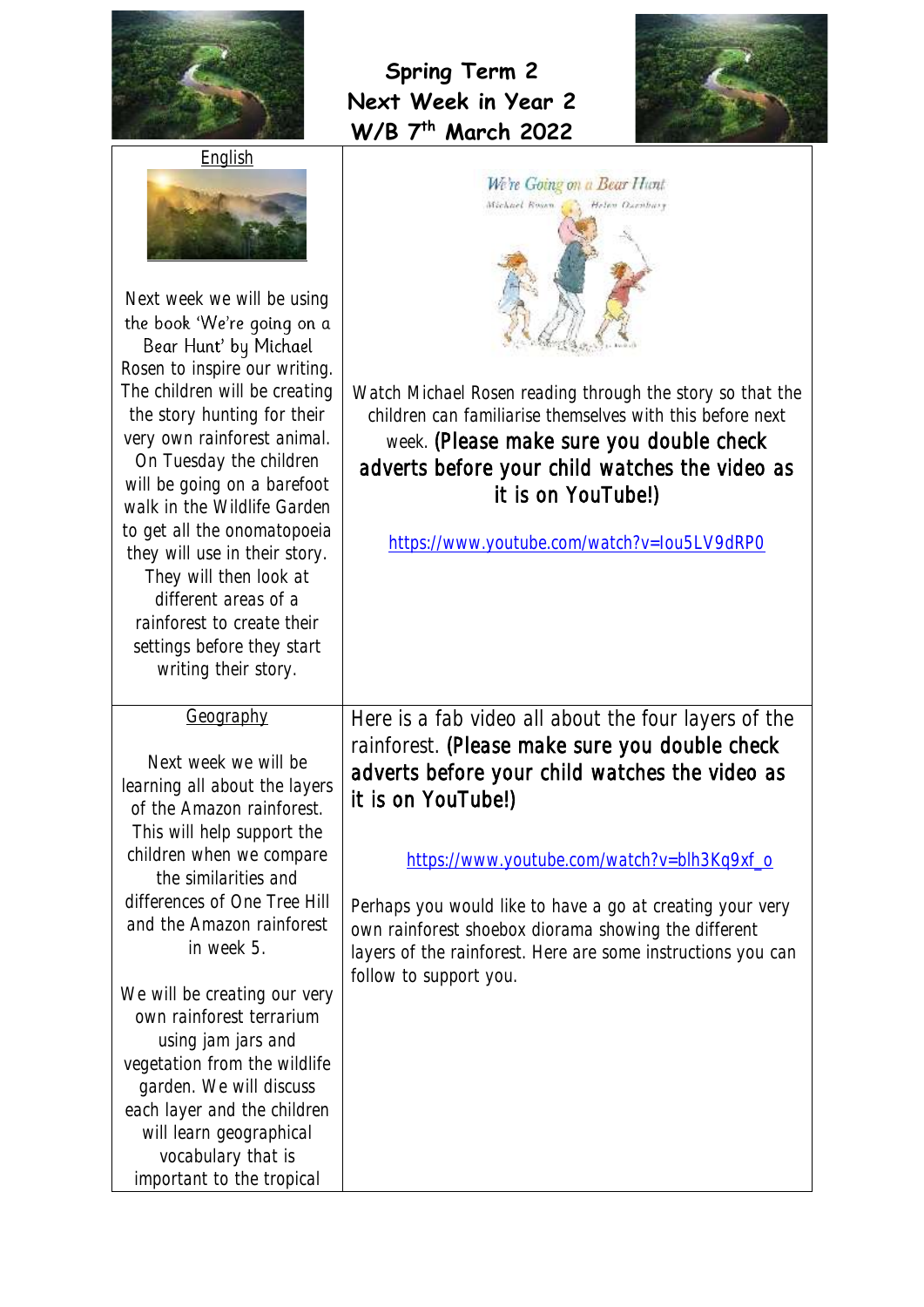



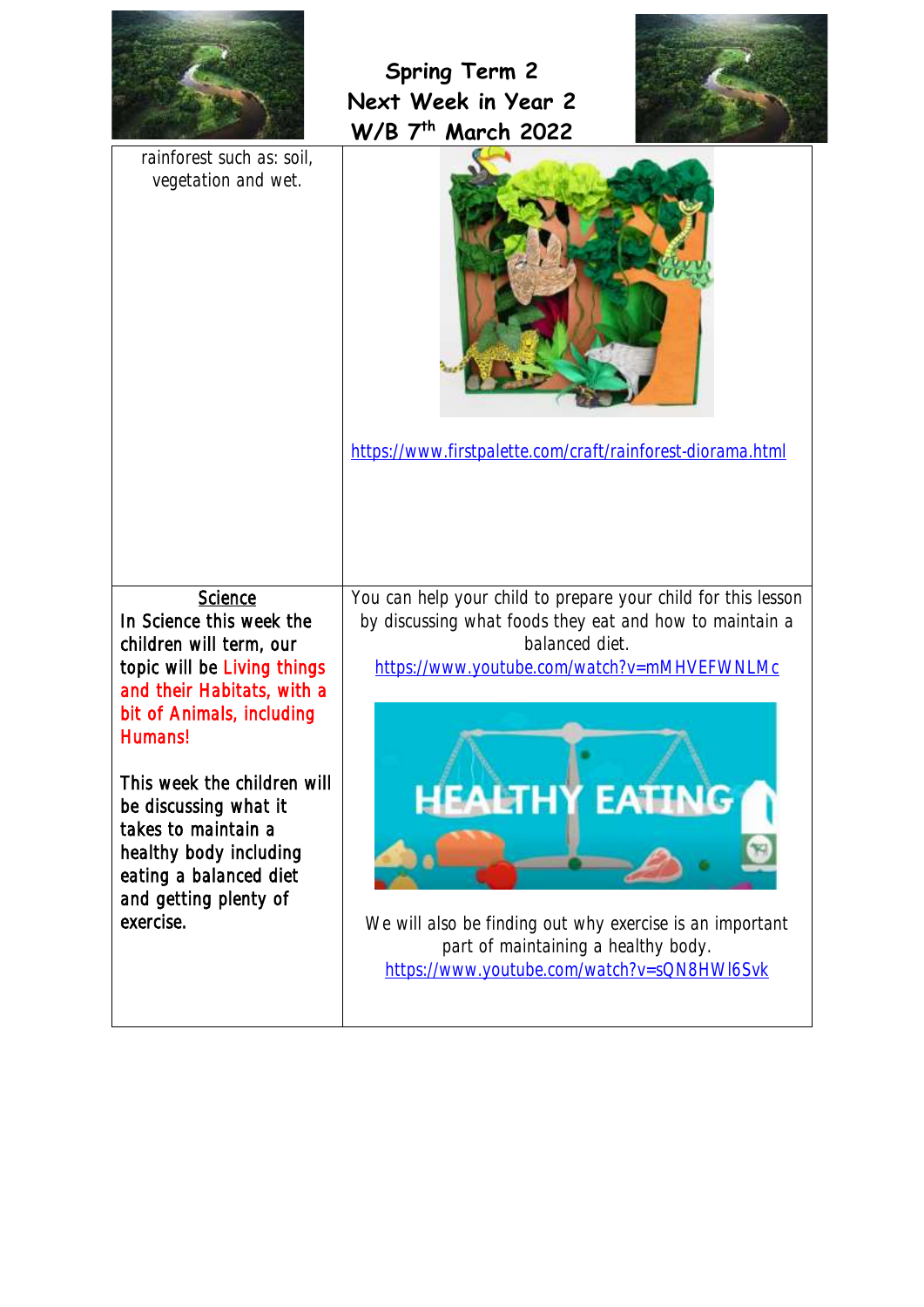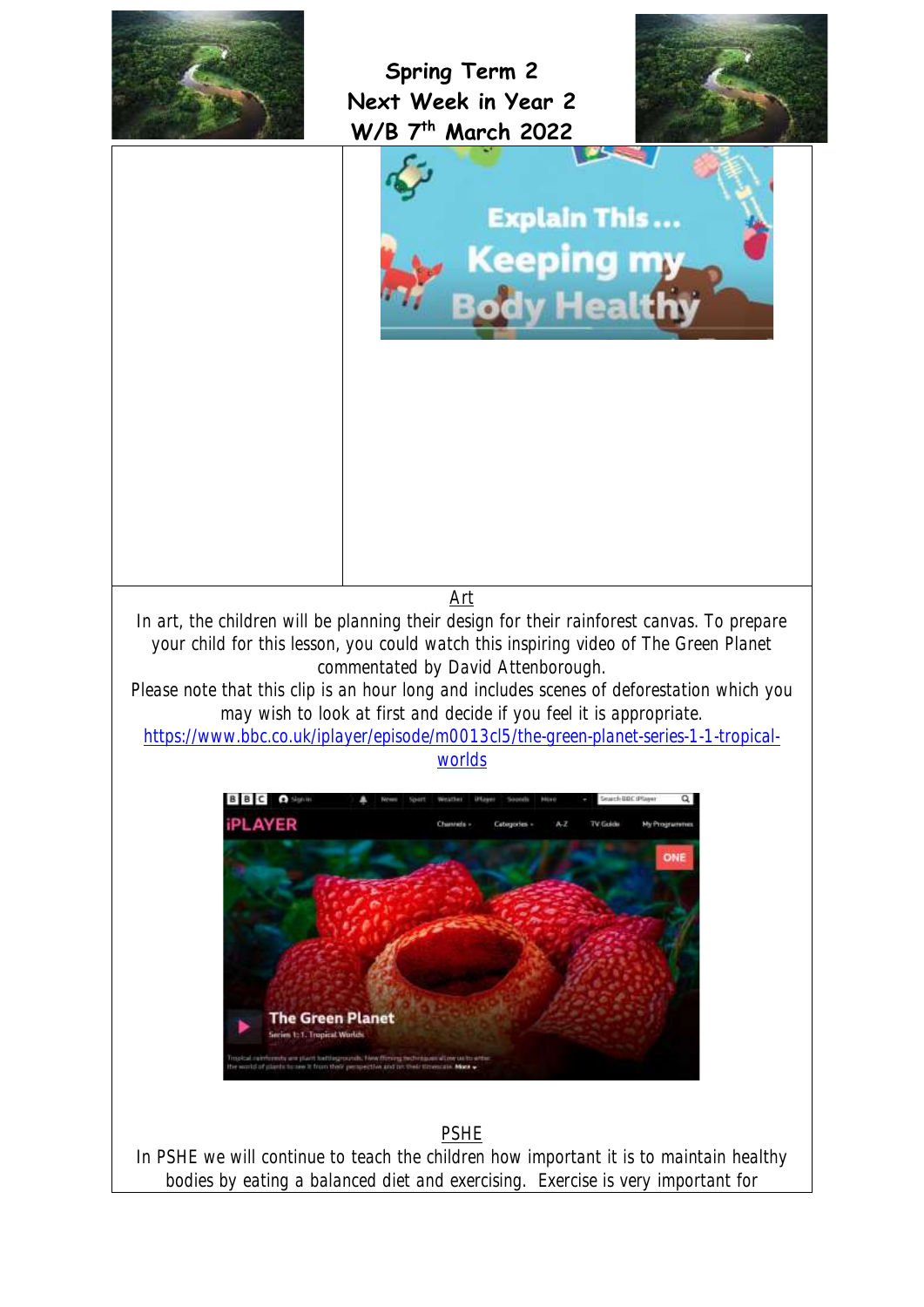



maintaining good physical health and can be done everyday in lots of different ways. For example, going for a walk, riding your bike, dancing to great music or roller skating! Watch the clip below to find out more! <https://www.youtube.com/watch?v=UxnEuj1c0sw>

## What do humans need to stay healthy?

You can help your child to prepare your child for this lesson by doing some fun (but easy) exercises with your child and then discuss how it made them feel, e.g. happy, full of energy or maybe hungry!

Don't forget to drink lots of water to stay hydrated.

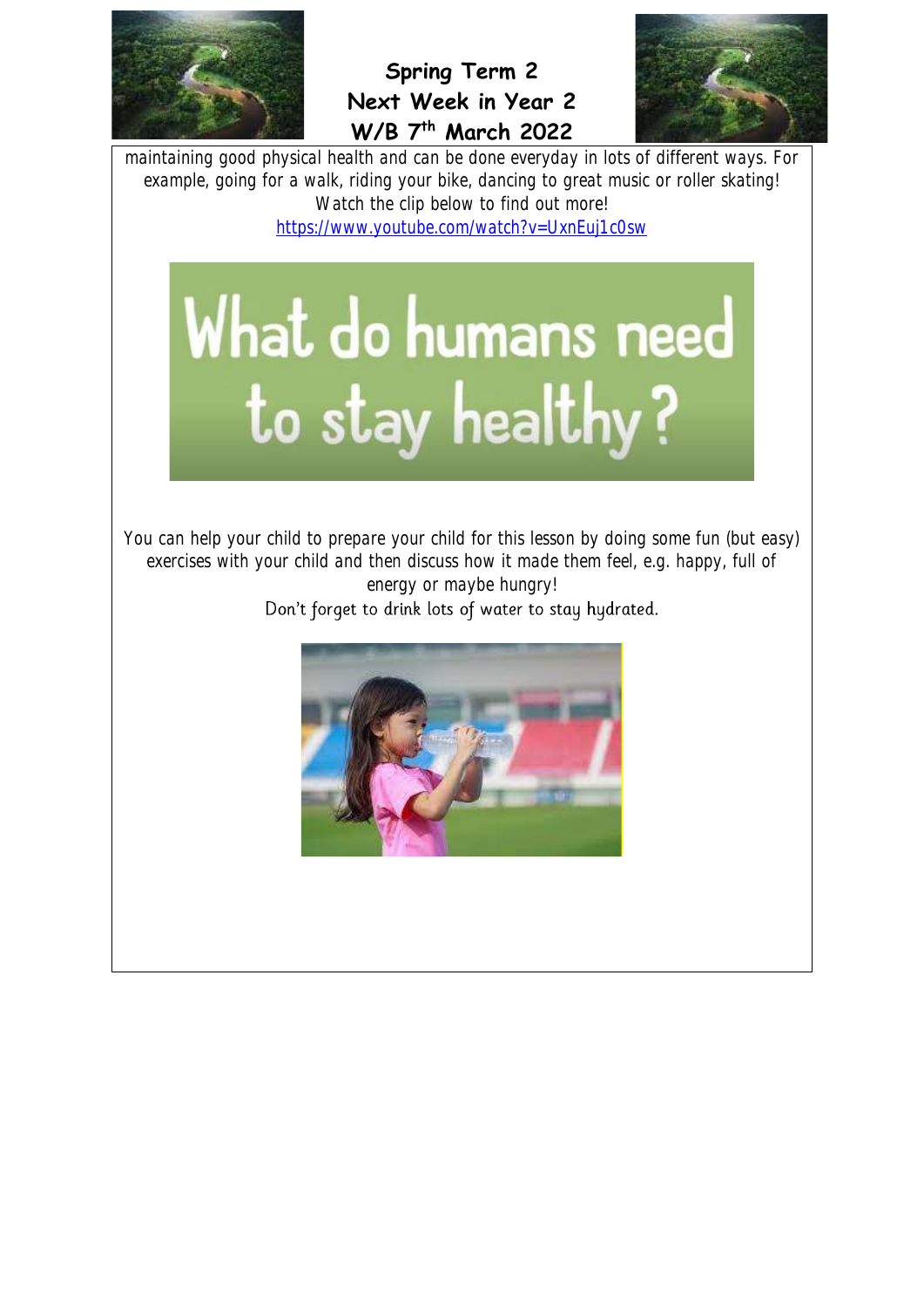

**Spring Term 2 Next Week in Year 2 W/B 7 th March 2022**



P.E.



In P.E. this term, the children will be learning ball skills and netball. These sessions will both be outdoors, so please provide your child with appropriate clothing in line with the school guidance; long leggings or jogging bottoms; comfortable trainers; trainer/ankle socks (no tights will be allowed); a long sleeved tshirt: a jumper or fleece (optional).

The weather can be unpredictable at this time of year so please follow the guidance. Every child is expected to come to school with a full P.E. kit to change into.

| l urauoise           | Amber               | Indigo              |
|----------------------|---------------------|---------------------|
| Monday - Ball skills | Monday- Ball skills | Tuesday-Ball skills |
| Tuesday-Netball      | Thursday- Netball   | Thursday- Netball   |

**Computing** 

This week the children will be creating their own data collection sheet. Their question will be 'What is your favourite animal?' and will have a wide selection of animals to choose from and can choose up to 10! Finally, they will be asking their classroom friends for their favourite animal to create a tally.

For example:

| Animals  | <b>Tally Marks</b> |  |
|----------|--------------------|--|
| Tiger    | HI HI              |  |
| Giraffe  |                    |  |
| Elephant | $\parallel$<br>Ш۲  |  |
| Deer     | ΙИ                 |  |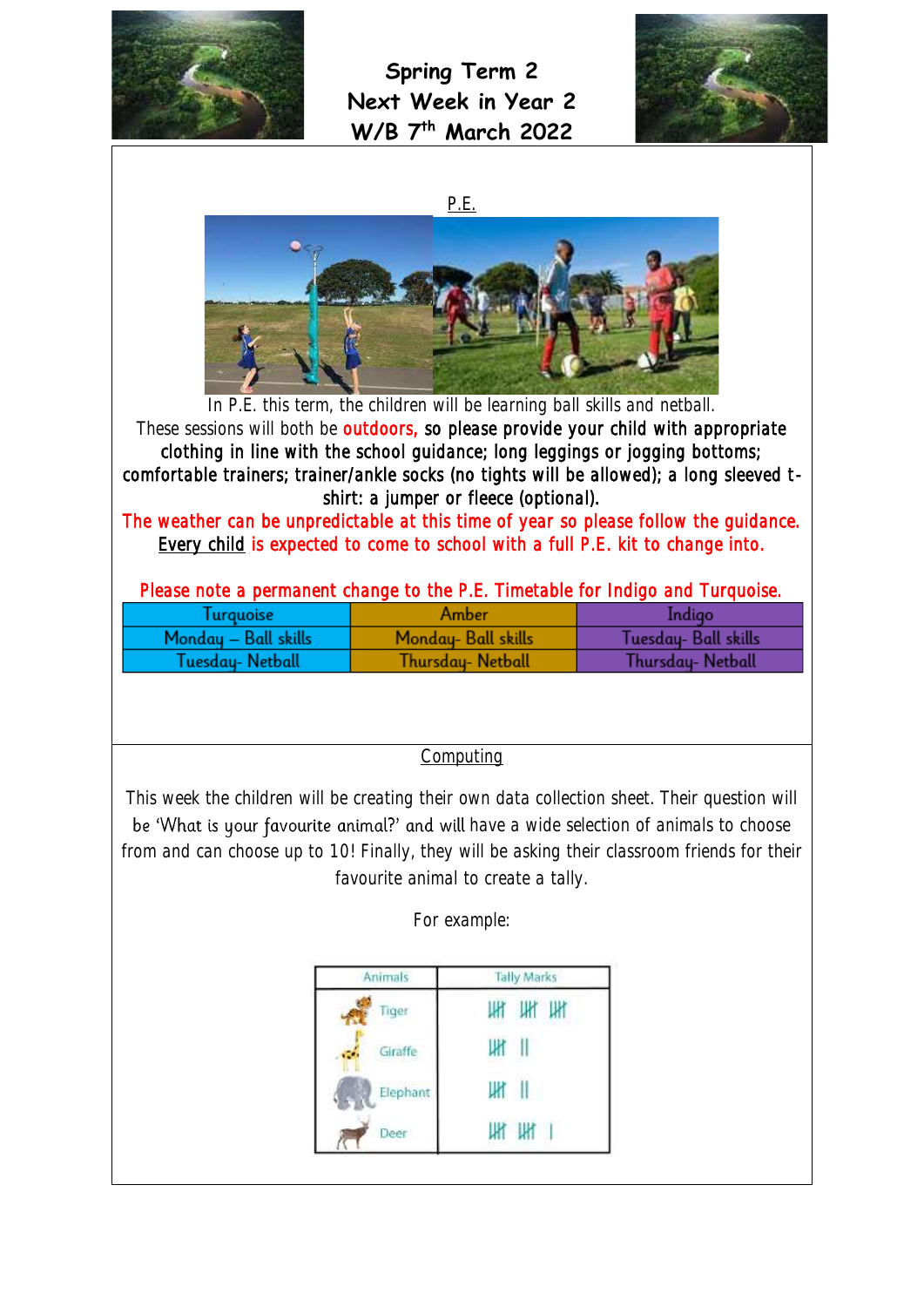



The children will then use their data for next week's lesson where they will create a pictogram using their data.



You can prepare your child for this lesson by discussing which animals your child would like to choose.



This term's theme will be to learn how music can help us in their neighbourhood. They will be finding out how to listen to and appraise different genres of music including pop, orchestral and Jazz by using musical activities such as using composition, playing the recorder and singing!